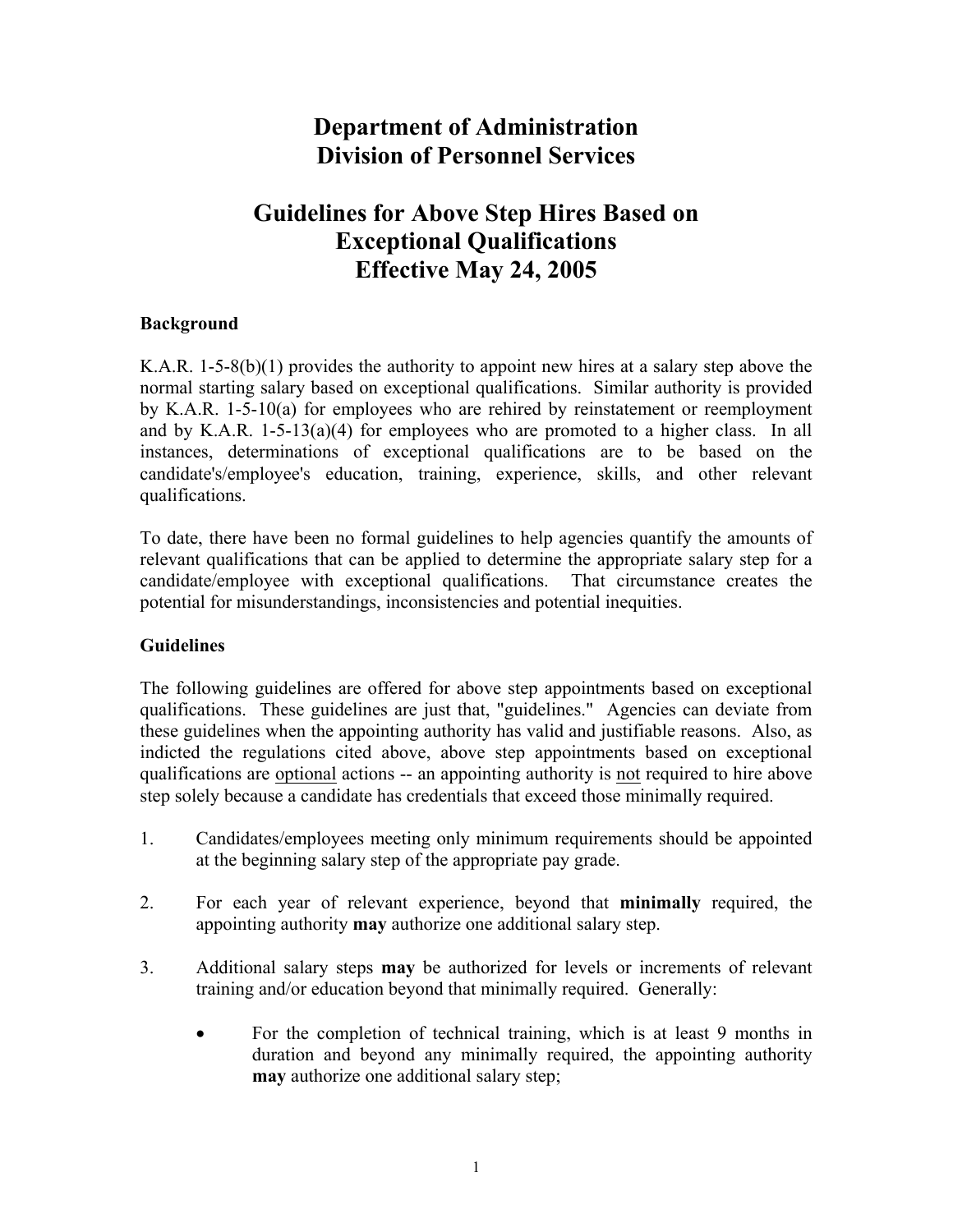- for the completion of an Associate of Arts degree, which is relevant and is beyond minimum requirements, the appointing authority **may** authorize one additional salary step;
- for the completion of Bachelor's degree, which is relevant and is beyond minimum requirements, the appointing authority **may** authorize two additional salary steps;
- for a Master's degree, in a relevant field, when a Bachelor's degree is minimally required, the appointing authority **may** authorized two additional steps; and
- for a Doctorate degree, in a relevant field, when a Master's degree is minimally required, the appointing authority **may** authorize two additional steps.
- 4. In those circumstances in which a candidate/employee has special relevant skills, certification or licensure, the appointing authority **may**, after evaluating the need for or impact of those skills and/or credentials, make a determination to quantify their value in terms of the number of steps warranted for an above the normal starting salary step appointment.
	- **Note:** A combination of additional training, education, experience and/or special skills or credentials **may**, proportionally, serve as the basis for authorizing more increments of additional steps.

While a different circumstance, in those instances in which a candidate is employed by an employer other than the State of Kansas, a salary level equal to or higher than the (verified) salary the candidate **currently** earns may be authorized when the candidate has relevant education or experience beyond that minimally required, although the amount of that education and/or experience does not have to meet the tests established in items 2 and 3 above.

In all instances of above step appointments, appointing authorities should 1) consider the equity of the action in view of the salary levels and credentials of current employees and 2) maintain documentation on the candidate's/employee's credentials and the rationale for the decision.

### **SHARP Instructions**

When entering above step appointments in SHARP agencies should use the appropriate action reason code as described below:

1) **Hire – Exceptional Qualifications.** Use the following action/reason code: HIR/HSH – Hire/Hire Higher Step – Excep Qual

2) **Rehire – Exceptional Qualifications.** Use one of the following action/reason codes:

REH/HSE – Rehire/Higher Step Reemployment-Excep Qual